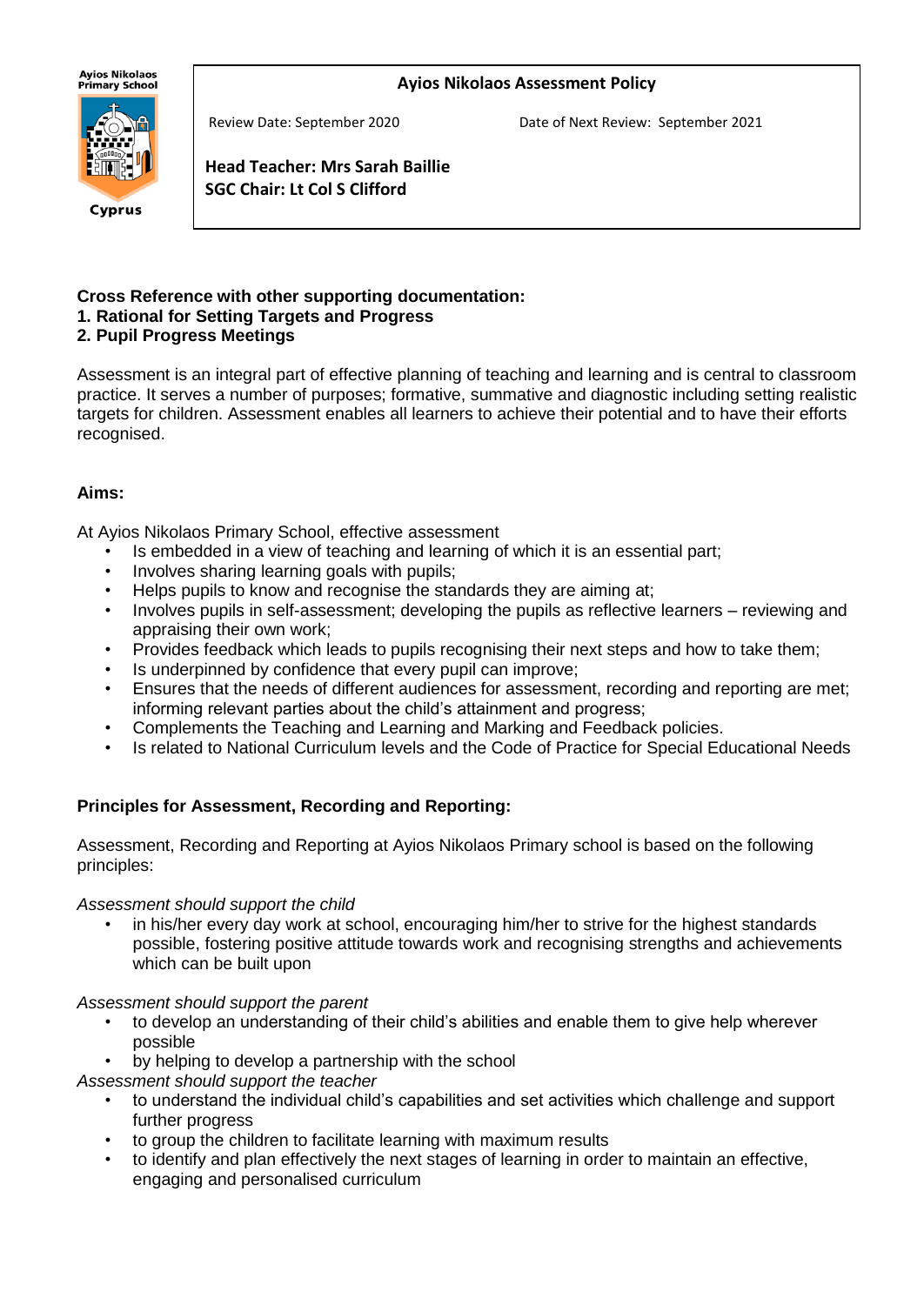- to evaluate the effectiveness of curriculum planning
- to report each pupil's achievements

#### **Initial Assessment:**

On entry to Ayios Nikolaos Primary School, a learning file is set up for all children. The file follows the child throughout his/her time at school and contains all the child's assessments, tracking progress from point of entry assessments.

#### *Foundation Stage 1*

Practitioners focus on ongoing assessments to inform their teaching and identify progress in learning. Observations showing significant achievement are kept and dated and placed in the child's learning journey. Practitioners level the learning according to the Development Bands so that they can ensure children are making progress over time. Parents are encouraged to contribute to their child's learning files and parent/practitioner progress discussions are held termly to discuss individual children's learning journey.

#### *Foundation Stage 2*

Each child will transfer from Foundation Stage 1 with their learning files showing their achievements (mainly photographic evidence and 'stickies') and tracking information showing the child's progression through the development bands.

The Foundation Stage Two Practitioner will continue to collect evidence for the children's learning files and track the children's progress against the scale point statements in the EYFS Profile. At the end of FS2, assessments are reported formally to parents through the end of Year reports.

#### *Year 1 to Year 6*

On arrival to the school transfer records and point of entry assessments are made for all children. These are discussed with parents within the first three weeks of school. On occasion, there may be a disagreement concerning transfer assessments. These are always discussed with parents and clearly signposted in the children's learning files.

Children are fully engaged in the assessment process, and contribute to their learning files, through their meetings (Pupil Conversations) to discuss whether they are on track to achieve their end of year targets. Regular pupil conversations are used to identify next steps learning (key curricular targets) to maximise progress made and to remove any barriers to their learning.

## **Assessment of Learning:**

Assessment has summative and evaluative purposes. It's a periodic activity that involves the summarising of pupils' progress and can draw on a range of assessment information including that from tests and teachers' ongoing assessments, providing the most reliable picture of school performance for monitoring, planning and evaluation.

## **Learning Files:**

Children's learning files are a "one stop shop" that contain all the key information, tracking children's progress over time. The files underpin all the work we do and they are clearly focused on the children's learning needs.

As well as tracking progress in core subject areas, learning files can also detail achievements across the curriculum, including talents in and outside of school, which will accompany the child throughout the school.

#### *In addition:*

 $\triangleright$  Teachers in KS2 will use their own record system to record ongoing results e.g. spelling and multiplication test results.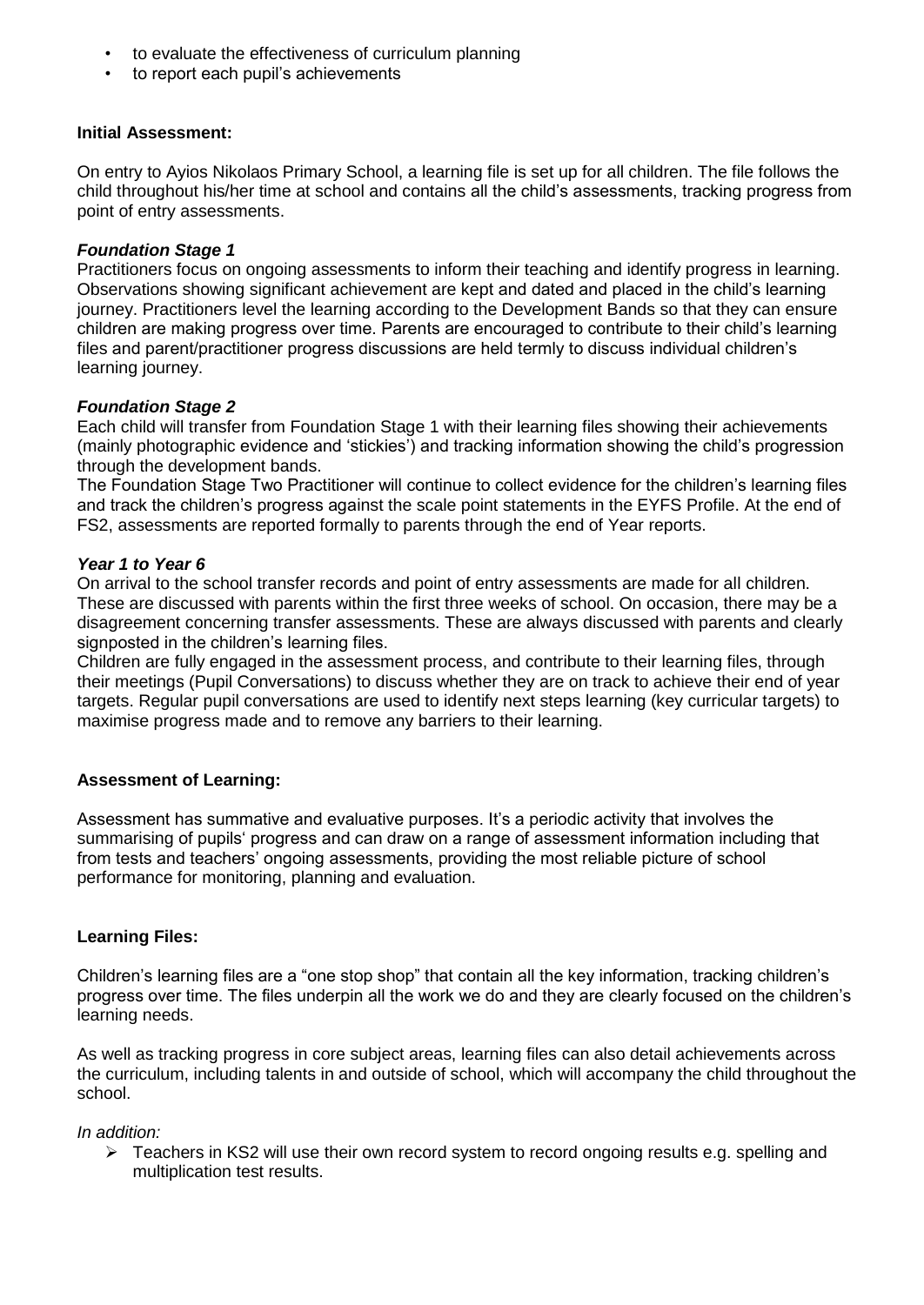- $\triangleright$  Teachers in KS1 will use their record system to record ongoing results e.g. KS1 phonics
- $\triangleright$  Teachers will decide how and when to assess pupil's attainment at the same time as they plan the work.
- $\triangleright$  Teachers will display proficiency in using a range of assessment techniques in the classroom e.g. notes of individual and group discussions, published tests, self-assessment, questioning and pictorial evidence.
- $\triangleright$  Predictions for pupils' end of year attainment in reading, writing and mathematics are set by the Headteacher and Deputy Headteacher with teachers at the first pupils progress meeting in October. The school has a clear rationale for setting end of year attainment targets and expected progress for all pupils.
- ➢ Formal predictions for pupils' end of Key Stage 1 and 2 attainment will be carried out in Year 2 and 6.
- $\triangleright$  On entry to the school pupils' teacher assessments will be used as a basis and progress of individuals in maths, reading and writing will be evaluated each term. This will happen annually for speaking and listening, science and ICT. The tracking will also identify pupils to be targeted for intervention.
- ➢ Pupil's individual folders will contain key pieces of work and test papers (from previous year), highlighting children's achievements.
- $\triangleright$  At the beginning of each unit, pupils will be assessed on their understanding of the mathematical objectives planned and will be assessed at the end on the objectives taught. Analysis of results will aid future planning and pinpoint individual, group and class targets.
- ➢ Each term, pupils will be assessed in English writing. Children will be assessed on the fiction and non-fiction written work undertaken over the course of the term.
- $\triangleright$  At the end of each Science theme, pupils will be assessed on their understanding of the objectives. Ongoing assessment of pupil's skills in AT1 Science should be recorded.
- ➢ The Head Teacher, SLT, Subject Leaders and SGC will monitor whether different groups of pupils in the school are making sufficient progress, whether aspects of the curriculum and teaching need to be strengthened and whether the school is on track to reach its pupils attainment targets.
- $\triangleright$  External data will be used to assess how pupil attainment in the school compares with other similar and national schools.
- $\triangleright$  Assessment and tracking data will assist teachers and subject leaders in identifying key areas of development and target setting for a particular pupil, class or subject area.
- $\triangleright$  Annual reports including a summary of pupil progress, targets and attainment in relation to national expectations will be produced and sent out to parents/guardians in the summer term.

## **Assessment for Learning:**

This is based on explicit learning objectives which are shared with pupils and which provide the focus for teaching and learning on a day to day basis. It provides feedback to pupils concerning their own learning in relation to these objectives and allows for pupils to become actively involved in their own assessment.

- Focused feedback and marking will assess children's attainment in relation to learning objectives and provide short-term, next step targets. (See Marking and Feedback Policy)
- Each child will receive a writing target star sheet highlighting their individual writing targets. In Years 1 - 2 teachers will record children's targets in consultation. By Years 5 - 6 children will be responsible for monitoring their own targets.
- Occasionally concept maps will be used at the beginning of a topic, in order to ascertain pupils' existing knowledge. Teachers' planning will then take account of and reflect the outcome of individuals prior knowledge and understanding.
- Parent consultations will occur on a termly basis when a summary of pupil strengths and areas of development will be discussed. In the autumn and spring term, parents, teachers and pupils will share and agree targets for literacy, numeracy and PSHE. Previous targets will also be reviewed. All parties will sign and receive copies of the target sheet. In the summer term, the child's progress and areas for development will be shared with parents as an end of year report.